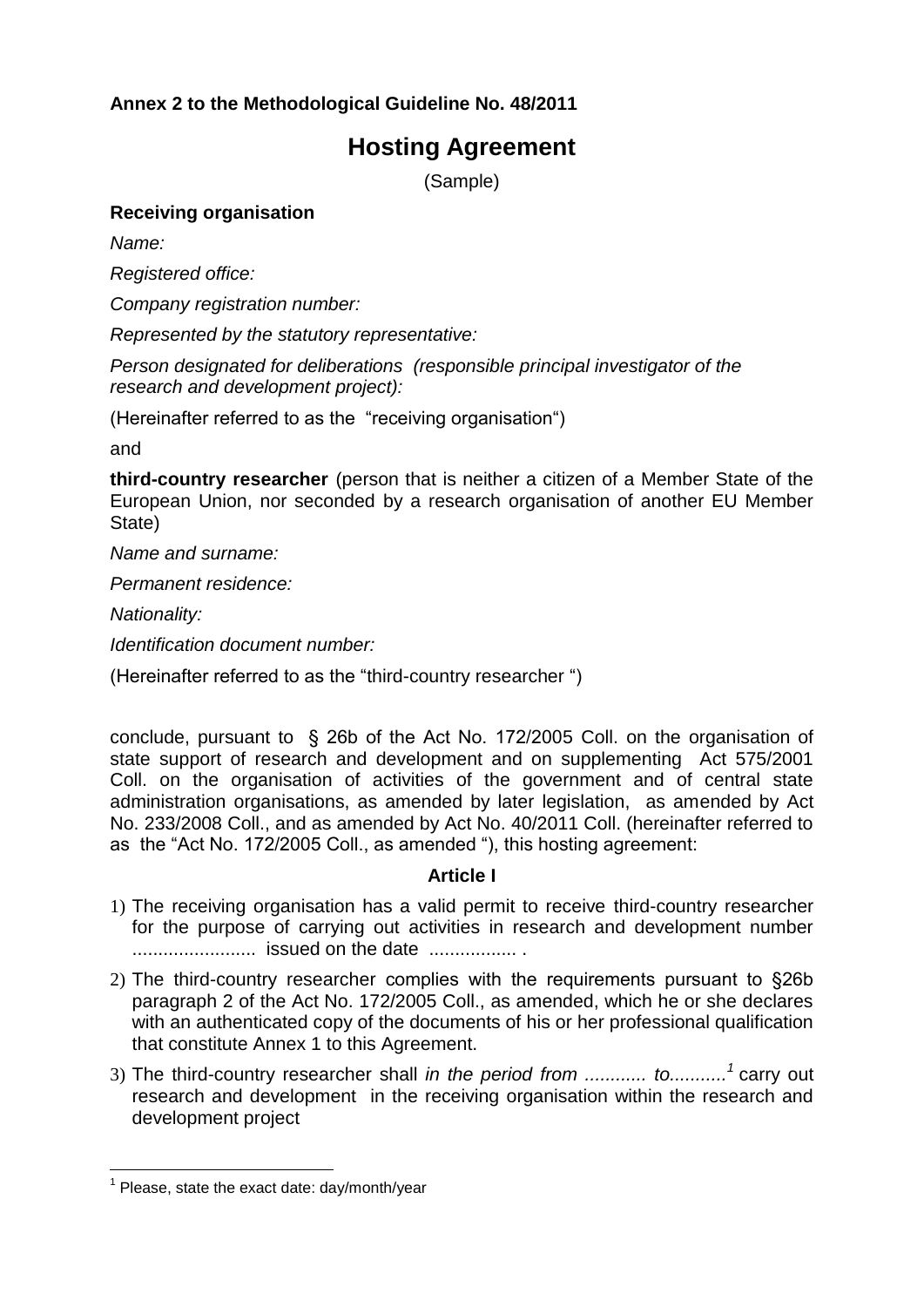*Titled:*

*That is funded from the resources of the provider<sup>2</sup> :*

## **Article II**

- 1) The receiving organisation undertakes to conclude an employment relationship with the third-country researcher for the solution of the research and development project, set out in Article l paragraph 3, under the conditions set out in Article III.
- 2) The third-country researcher undertakes to carry out works on the research and development project personally, in the workplace of the receiving organisation, according to the instructions of the responsible research and development principal investigator.

## **Article III**

- 1) The receiving organisation shall be responsible for the costs of the third-country researcher´s stay and for any further potential costs incurred in his or her expulsion, if it is established that he or she is residing of the Slovak Republic illegally.
- 2) The receiving organisation concludes with the third-country researcher *<a fixedterm employment relationship or an agreement to complete a work>* for the period from............. to...............<sup>3</sup> in the job position of ............ and undertakes to ensure for him or her sufficient monthly financial resources to cover the costs associated with his/her temporary residence and the travel cost for the return trip, $4$  at least at the level of the minimum wage. It undertakes to provide him/her with *<wages or remuneration >* amounting to .............. EUR.
- 3) The receiving organisation undertakes to pay the third-country researcher's medical insurance during his or her stay.
- 4) The third-country researcher shall carry out the research activity in the workplace of the receiving organisation <*name of the place of the execution of work>* under the working conditions stipulated by the Labour Code and other employment regulations of the receiving organisation applicable to the other employees in the same workplace and in the same job position.
- 5) The third-country researcher shall be informed of his or her rights and obligations before commencing hosting, of the working conditions, the Organisation Guidelines and the regulations for safety and health protection at work and the fire regulations.

 $\overline{a}$  $2$  Please, state who provides the resources for the project, e.g. in a project of EC framework programme – the European Commission is the provider, in a ASRD project - ASRD, in a VEGA project – MoESRS SR or the Slovak Academy of Science, in an institutional project – receiving organisation, etc.

<sup>3</sup> Please, state the exact date: day/month/year

<sup>&</sup>lt;sup>4</sup> "Return trip" is deemed to be the return of the alien to his or her home country upon the expiry of the validity of the temporary residence permit in the SR.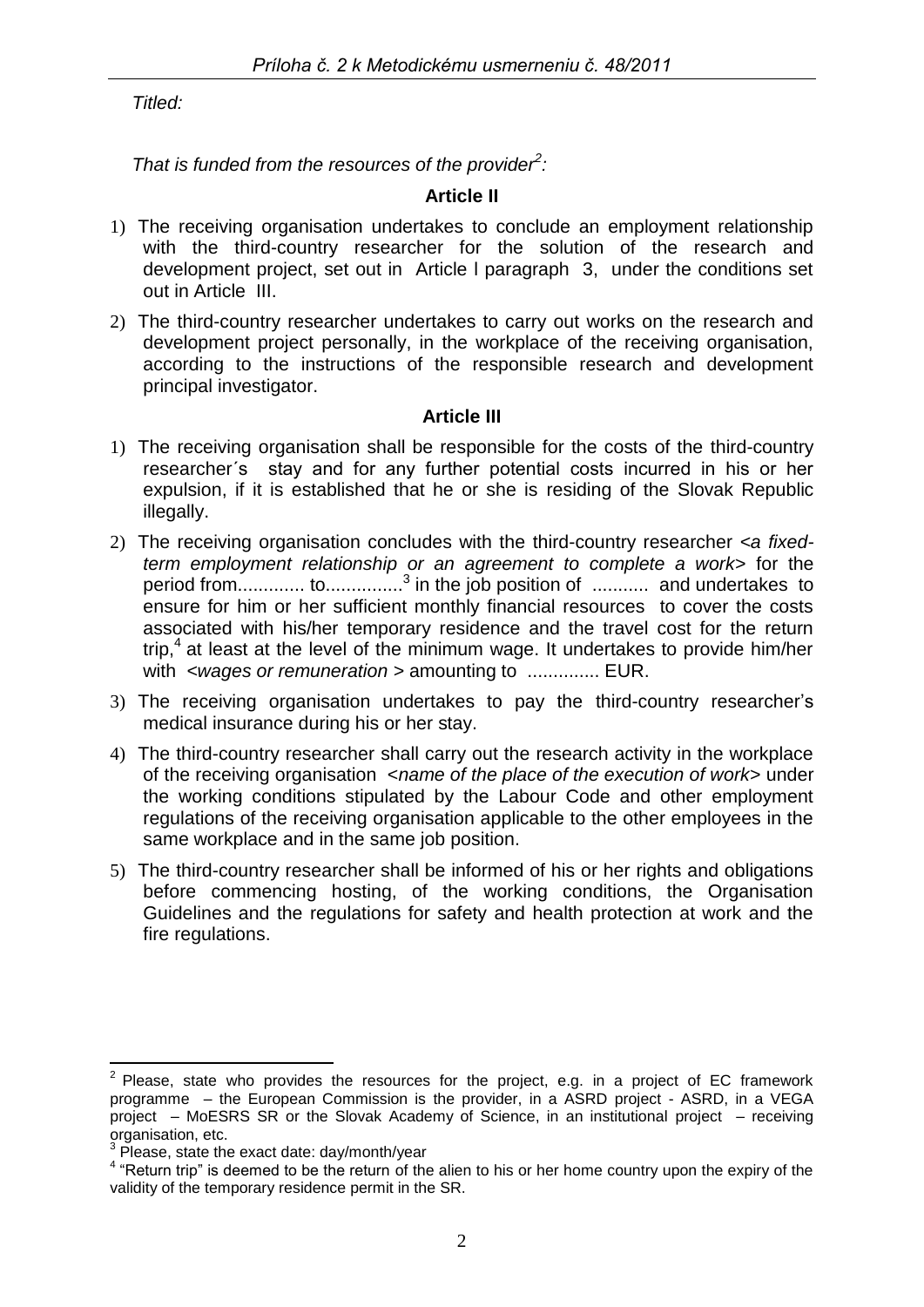#### **Article IV**

- 1) The third-country researcher undertakes to:
	- a) take up a travel medical insurance for the duration of his or her stay from the date of the entry in the territory of the Slovak Republic until the date the medical insurance pursuant to sub-paragraph b) starts to apply to him or her,
	- b) conclude a medical insurance contract pursuant to the Act No. 580/2004 Coll. on medical insurance and on amending of the Act No. 95/2002 Coll. on insurance industry and on amending of certain acts, as amended, within 30 days of the conclusion of the hosting agreement, or from the date of the entry in the territory of the Slovak Republic in connection with the hosting agreement, and submit it to the police authority granting residence permit together with a certificate to the effect that he or she does not suffer from a disease posing threat to public health.
	- c) cover the costs of the stay from the wages or remuneration that will be received pursuant to Article III paragraph 2,
	- d) immediately upon completion of hosting, terminate the stay in the Slovak Republic and cover the cost of travel back to the country of his/her permanent residence,
	- e) cover the cost incurred in a potential administrative expulsion, from his or her own resources.

2) The receiving organisation shall cover the costs of the stay and the costs incurred in an administrative expulsion of the third-country researcher only in the case they cannot be covered pursuant to paragraph 1 sub-paragraphs c) to e), and where they have been incurred within 6 months of the termination of validity of the hosting agreement.

## **Article V**

This agreement shall terminate:

- a) upon expiry of the period for which it has been concluded pursuant to Article I paragraph 3,
- b) through non-granting of temporary residence permit to the third-country researcher,
- c) upon termination of the employment relationship, pursuant to Article III paragraph 2,
- d) through withdrawal of temporary residence permit from an third-country researcher,
- e) through withdrawal of the permit to receive third-country researcher from the receiving organisation,
- f) by mutual agreement between the receiving organisation and the alien.